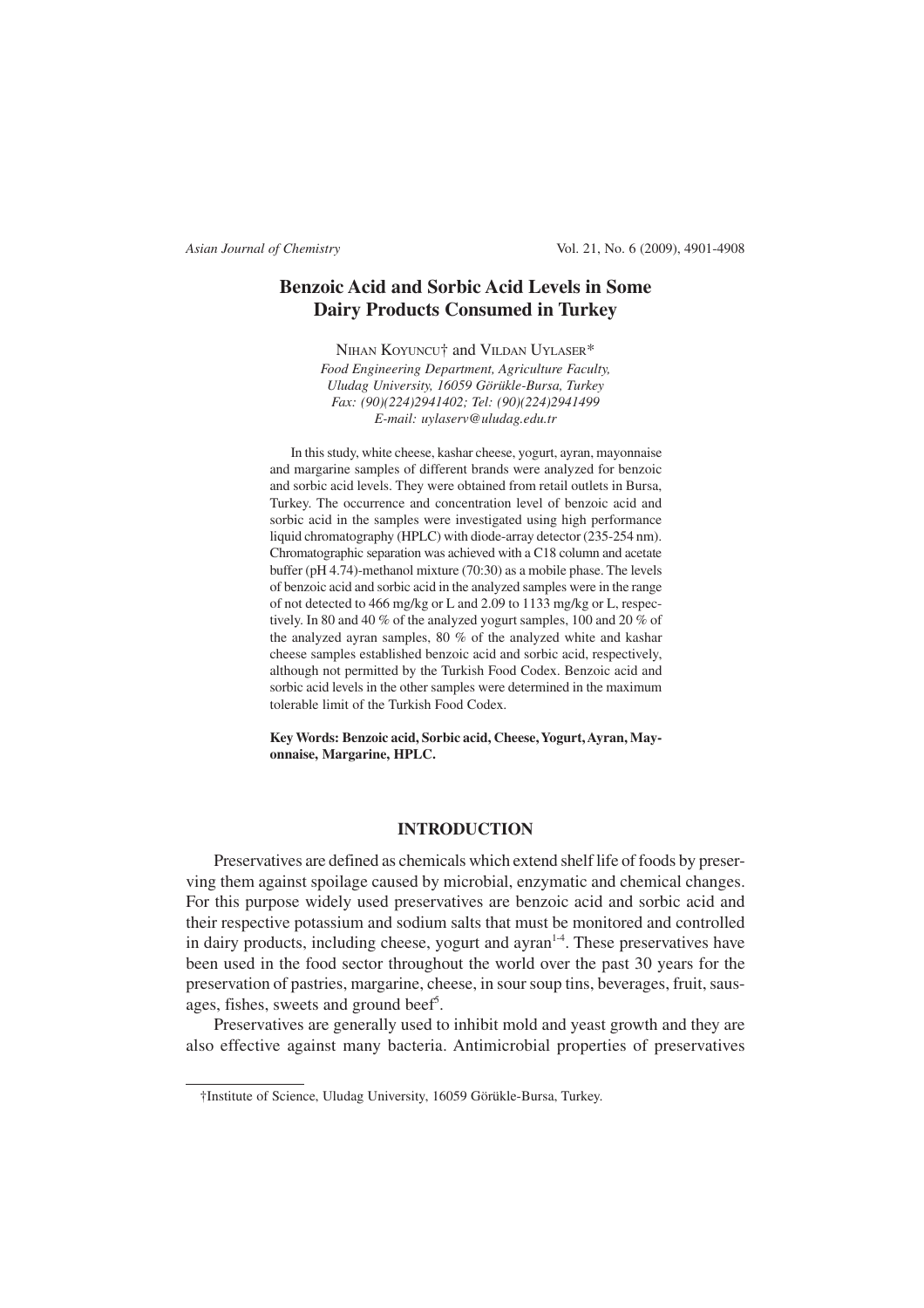depend on some factors such as antimicrobial spectrum, chemical and physical properties, concentration, affect mechanism of substance and composition, pH, water activity, storage temperature of food. Besides these factors, it must also be paid attention to some other subjects for choosing a preservative to be used for foods, such as genus and microorganism load on food, cost of preservative and its effect on quality of food $1,6,7$ .

The effect of sodium benzoate against microorganisms is by inactivating cell wall and some enzymes in the cell<sup>8,9</sup>. Sorbic acid is often used as sodium, potassium and calcium salts. However, in use as potassium sorbate is more common because its solubility is more than 50 % in foods<sup>8,10-12</sup>. Sorbic acid becomes effective by inactivating enzymes in cells of microorganisms<sup>8</sup>.

Of these antimicrobial substances, that have common use, benzoic acid is metabolized rapidly and moved out from body. It doesn't accumulate in tissues. It's not harmful to health, when added to foods as sodium benzoate at very low levels. However, as the quantity increases, both the nutritional value of food is reduced and some kind of health problems can occur<sup>9</sup>. Very high doses of benzoic acid cause adverse effects such as metabolic acidosis, convulsions and hyperpnoea<sup>4</sup>. Several studies have been reported that benzoates cause asthma and various allergic reactions in human being<sup>4,7,13,14</sup>. Sorbic acid and its salts have less toxic effect than benzoic acid and its salts<sup>9</sup>. Sorbic acid is metabolized rapidly like some fatty acids (as butyric acid, caproic acid) in human and animals and this is shown as a reason for less toxic effect<sup>9,15</sup>. Excessive quantities of these acids cause serious hazards for consumers and they must be strictly controlled<sup>16</sup>.

The use of food additives in foods are limited with various laws in every country. Regulations about food additives are made by WHO and FAO in the world<sup>17</sup>. In Turkey, specifications determined and advised by JECFA (The Joint FAO/WHO Expert Committee on Food Additives) that works in the leadership of these two associations are followed. ADI (Acceptable Daily Intake) values about food additives are explained in GRAS (Generally Recognized as Safe) lists prepared by JECFA 1,18,19 . According to the regulations made by JECFA ADIs of benzoic acid and its salts and sorbic acid and its salts are  $0-5$  and  $0-25$  mg kg<sup>-1</sup> of body weight, respectively<sup>20</sup>. Excessive quantities of these acids cause serious hazards for consumers and they must be strictly controlled<sup>16</sup>.

The use of benzoic acid and sorbic acid and their salts in processed foods are extremely important. Not using of these antimicrobials may cause microbial activities that lead food poisoning<sup>21</sup>. However there are some limitations in use of these. Fermented products are the foremost food group that have limitations for food additives because of especially their importance in healthy nutrition, preventing and curing effects. Turkish Food Codex that is prepared considering scientific truths and conclusions of Codex Alimentarius and has accordance with European Union directives is effective in such applications in Turkey<sup>22</sup>.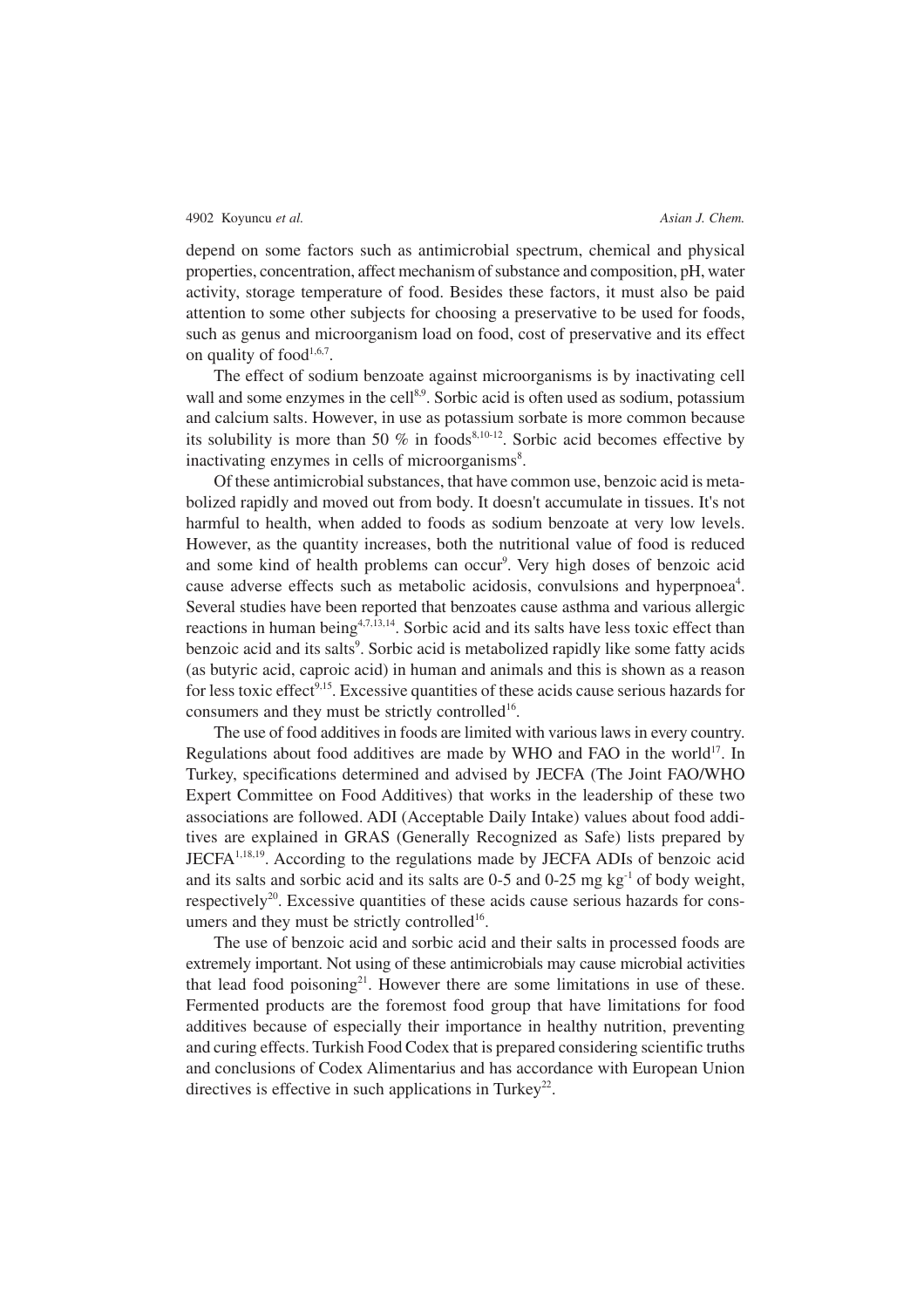The aim of this study is to determine benzoic acid and sorbic acid levels of white and kashar cheese, yogurt, ayran, mayonnaise and margarine that are most common consumed in Turkey and to compare the results with the maximum benzoic acid and sorbic acid tolerance limits which are accepted by Turkish Food Codex. Determining these preservatives as analytically is important not only in aspect of quality specifications but also in consumer health and protection.

## **EXPERIMENTAL**

In this study as an experimental material 5 different brands of white cheese, kashar cheese, yogurt, ayran, mayonnaise and margarine samples purchased from Turkish markets were used. Three samples from each brand were extracted after homogenizing. For extraction 30 mL water was poured into 5 mL or g homogenized sample and shaked for 15-30 s. At the end of this period 60 mL methanol was added and the solution was completed to 100 mL with methanol in a volumetric flask. Samples were firstly filtered through crude filter paper and then through Milipore PVDF  $0.45$  µm membrane filter<sup>23</sup>. The filtrate was used in the analysis that was done in duplicate.

In the study high purity standards of benzoic acid (Merck, purity: 99.9 %, CAS No: 65-85-0, MW:122.12) and sorbic acid (Fluka, purity: 99.0 %, CAS No: 110- 44-1, MW: 112.13) were used. Methanol (Merck) was HPLC quality. Acetic acid (Merck,  $d = 1.05$ ) that was used for acetate buffer and NaOH (Merck, 5 mol L<sup>-1</sup>) that was used for regulating pH were analytical purity. Millipore Milli-Q water was used in all stage of the assay.

The analysis was carried out using a diode-array detector (SPM-M10 Avp) connected to HPLC (Shimadzu LC-10 Avp). C18 column (Macharey-Nagel, 250 mm  $\times$  4.6 mm i.d., 4 µm particle size) and acetate buffer (pH = 4.74) and methanol mixture (70:30) as mobile phase was used for chromatographic separation of benzoic acid and sorbic acid. The analysis was carried out isocratically at a flow rate of 0.7 mL min<sup>-1</sup>. The temperature of column oven (CTO-10A) was adjusted to 30 °C and an automatic injection (SIL-10A) system was used. The injection volume was 10 µL into a 50 µL injection block. Wavelength scanning span was between 190-370 nm. The detection of benzoic and sorbic acid were carried out at the wavelengths of maximum absorption of the compounds, 235 and 254 nm, respectively.

For quantitation, first standard stock solutions (1000 mg  $L^{-1}$ ) were prepared by dissolving benzoic acid and sorbic acid in methanol-water mixture (40:60). Then, standard calibration solutions in concentrations of 0.25-1.25-2.5-12.5-25-50-75 mg  $L^{-1}$  were prepared using the standard stock solutions. Primarily retention times (RT) of benzoic acid and sorbic acid were determined for quantitation (Fig. 1). For this reason, 10 µL standard solution was injected to column. Retention time was 8.63 and 9.12 min for benzoic acid and sorbic acid, respectively. After that spectrum scanning of standards was done and UV spectrums were recorded (Figs. 2 and 3). Then samples were injected into column and retention times and spectra of benzoic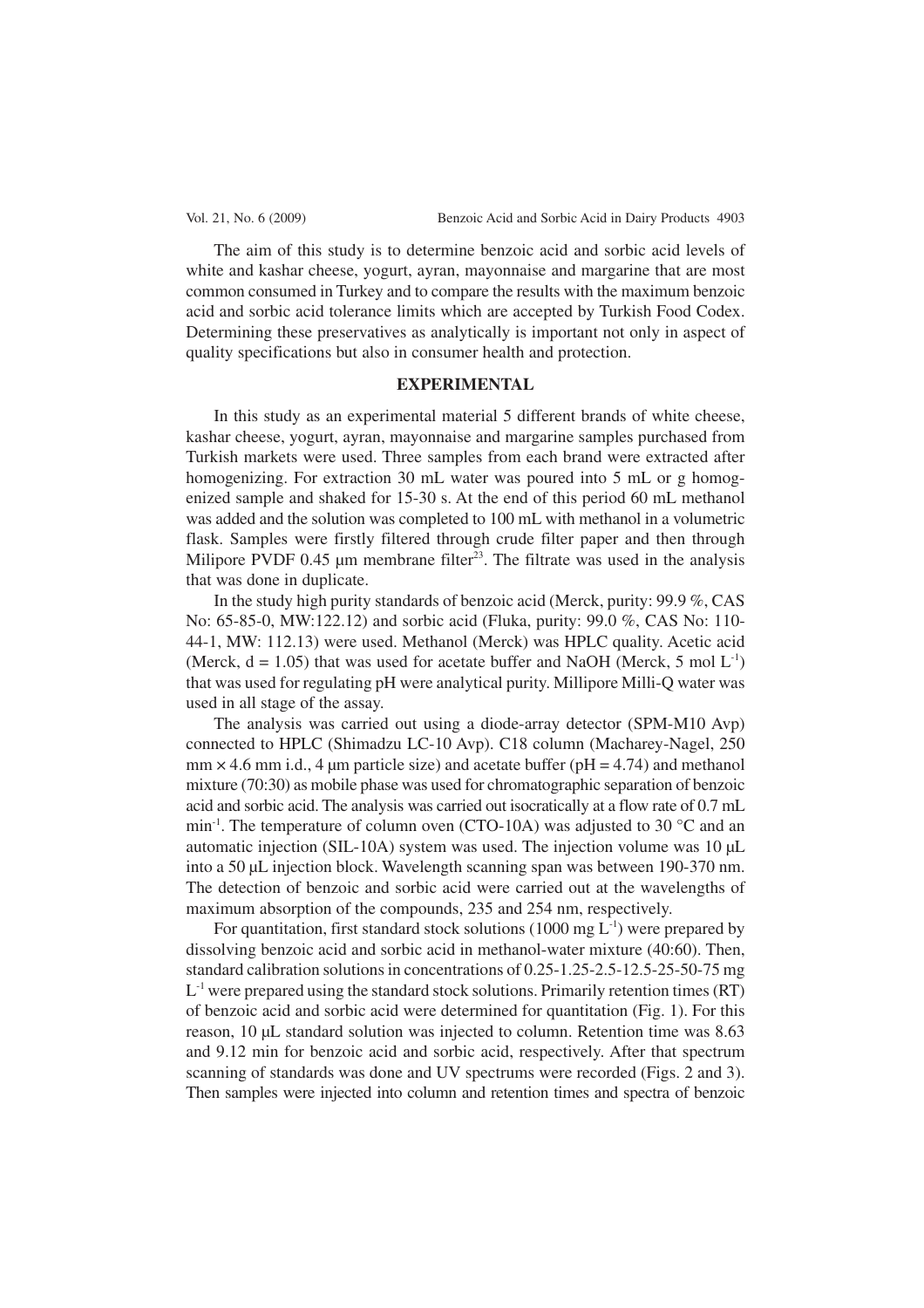acid and sorbic acid in the samples were compared with standards. Thus, the identification of benzoic acid and sorbic acid was corrected with both retention times and spectra.



Fig. 1. HPLC chromatogram of benzoic acid and sorbic acid



Fig. 2. Spectrum of benzoic acid

Calibration curves belonging to benzoic acid and sorbic acid were drawn by external standard method using standard calibration solutions. The  $R<sup>2</sup>$  values of benzoic acid and sorbic acid were found 0.9998 and 0.9999, respectively (Fig. 4). The detection limit (LOD) was found 0.19 mg kg<sup>-1</sup> and the quantitation limit (LOQ) was found 0.64 mg kg<sup>-1</sup> for both benzoic acid and sorbic acid. Recovery values of both preservatives were determined in between 72-105 %.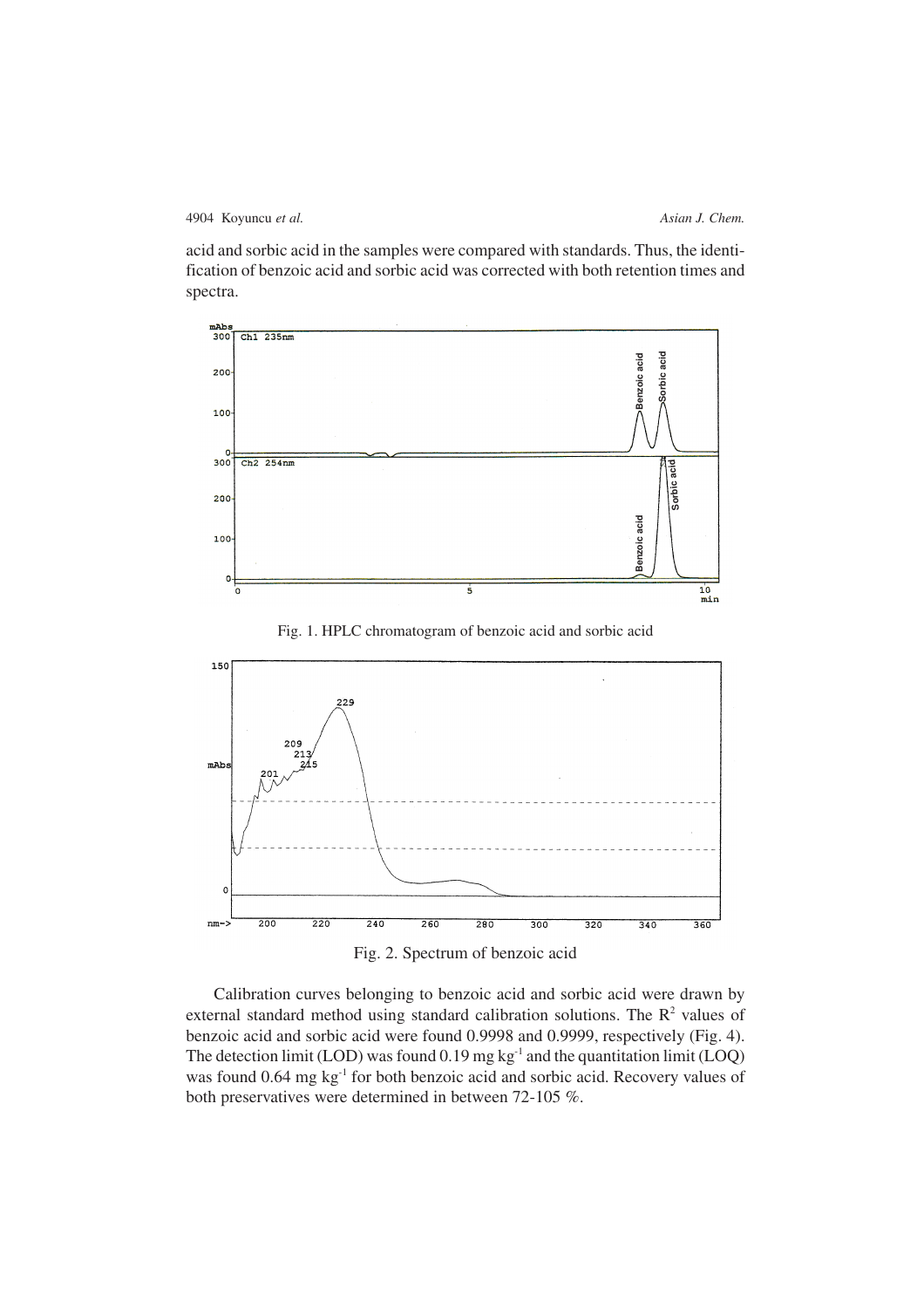





 Calıbratıon Curves Of Benzoıc Acıd (A) And Sorbıc Acıd (B) Fig. 4. Calibration curves of benzoic acid (a) and sorbic acid (b)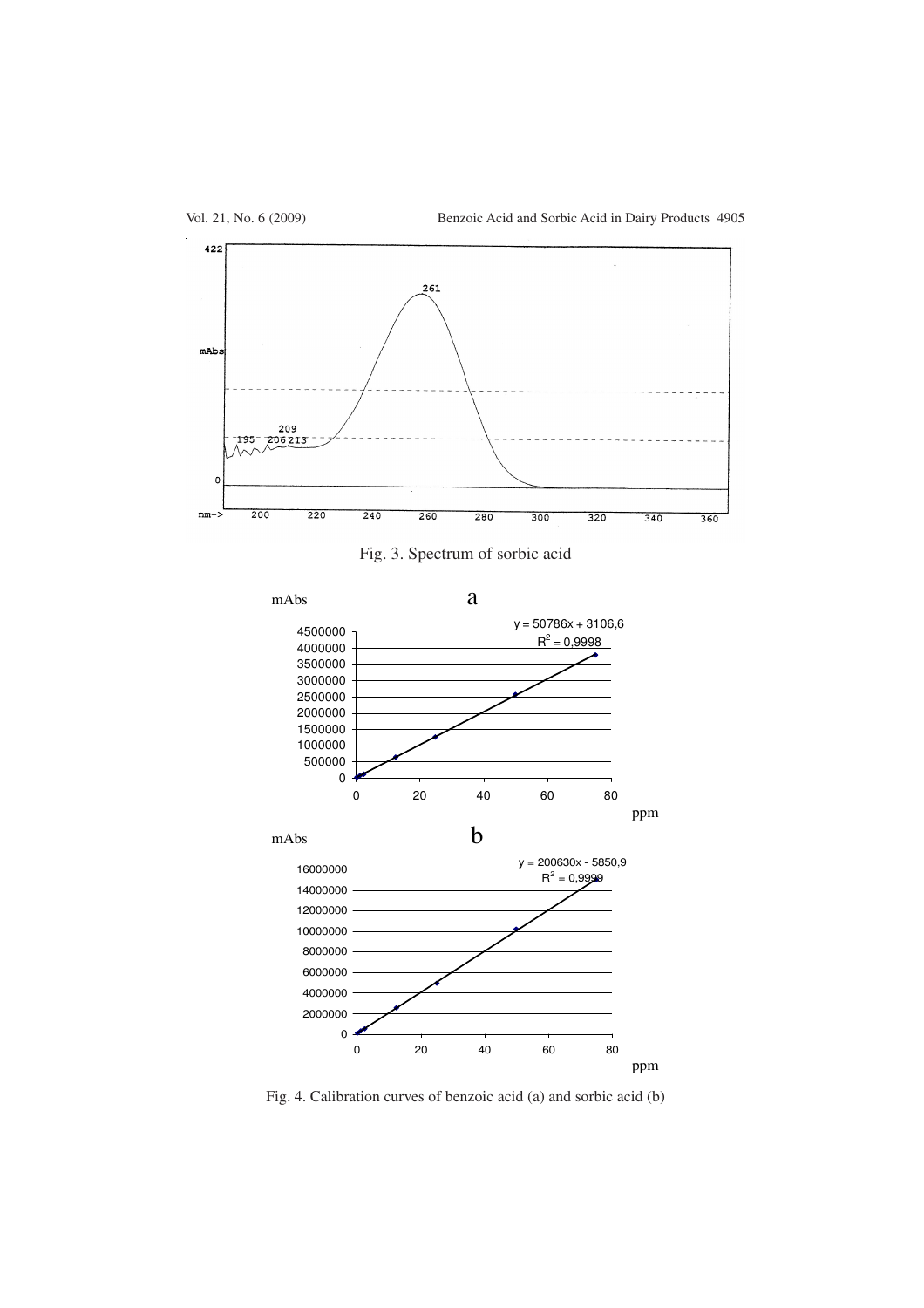The following formula was used to calculate levels of preservatives in analyzed samples:

### $W = Cc \times V/m \times 1/R$

W = Amount of preservative in sample (mg kg<sup>-1</sup> or mg L<sup>-1</sup>); Cc = Amount of preservative read on device (mg  $L^{-1}$ ); V = Total volume of sample solution (mL); m = Amount of sample (g or mL);  $R =$  Recovery.

The following linear modeling was used to evaluate data.

#### $y = \mu + a_i + e$

 $y = Data belonging to parameter that is evaluated in sample;  $\mu = Expected average$$ of population;  $a_i$  = effect of sample i; e = Showing normal distribution, random mistake effect of that average is zero and variance  $\sigma^2$ , N  $(0, \sigma^2)$ ; Statistical analysis of data was done by SPSS 10.0.1 program<sup>24</sup>.

# **RESULTS AND DISCUSSION**

The occurrence and concentration level of benzoic acid and sorbic acid in the analyzed samples are given Table-1. As shown in Table-1, in all of the analyzed white and kashar cheese samples were determined the detectable level of benzoic acid and sorbic acid. As the Turkish Food Codex, the use of benzoic acid in the white and kashar cheese not allowed. Although, benzoic acid was established in all the analyzed samples. Sorbic acid levels in the cheese samples were found to be lower than the maximum acceptable limits (matured cheese:  $1000 \text{ mg kg}^{-1}$  or  $L^{-1}$ ) of the Turkish Food Codex<sup>25</sup>. In one of the studies conducted on the subject in Turkey, 500 mg  $kg^{-1}$  sorbic acid was detected in one of the 25 kashar cheese samples  $^{26}$ ,

| AND SORBIC ACID (SA) IN THE ANALYZED SAMPLES |     |                                                             |           |                           |           |                                                       |                           |                          |                                            |              |                          |
|----------------------------------------------|-----|-------------------------------------------------------------|-----------|---------------------------|-----------|-------------------------------------------------------|---------------------------|--------------------------|--------------------------------------------|--------------|--------------------------|
| Sample                                       | n   | Legal limit <sup>a</sup><br>$(mg \; kg^{-1}$ or<br>$L^{-1}$ |           | No. of<br>samples<br>(ND) |           | Conc. of benzoic acid (mg)<br>$kg^{-1}$ or $L^{-1}$ ) |                           |                          | Conc. of sorbic acid<br>$(mg kg-1 or L-1)$ |              |                          |
|                                              |     | BA                                                          | <b>SA</b> | BA                        | <b>SA</b> | Min.                                                  | Max.                      | $X \pm S_{\overline{Y}}$ | Min.                                       | Max.         | $X \pm S_{\overline{x}}$ |
| White cheese                                 | 15  |                                                             | 1000      | 3                         | 6         | $3.72 \pm$                                            | $18.12 \pm 8.44 \pm$      |                          | $2.09 \pm$                                 | 55.18 $\pm$  | $12.80 \pm$              |
|                                              |     |                                                             |           |                           |           | 0.186                                                 | 0.779                     | 1.748                    | 0.098                                      | 0.761        | 5.550                    |
| Kashar cheese                                | -15 | $\overline{\phantom{0}}$                                    | 1000      | 3                         | 3         | $3.93 \pm$                                            | $8.35 \pm$                | $5.10 \pm$               | $2.93 \pm$                                 | $393.0 \pm$  | $78.87 \pm$              |
|                                              |     |                                                             |           |                           |           | 0.201                                                 | 0.130                     | 0.786                    | 0.268                                      | 5.044        | 40.696                   |
| Yogurt                                       | 15  |                                                             |           | 3                         | 9         | $19.90 \pm$                                           | $29.50 \pm$               | $20.09 \pm$              | $26.33 \pm$                                | $186.0 \pm$  | $41.77 \pm$              |
|                                              |     |                                                             |           |                           |           | 1.021                                                 | 0.616                     | 2.807                    | 0.639                                      | 2.906        | 18.873                   |
| Ayran                                        | 15  |                                                             |           | $\Omega$                  | 12        | $5.20 \pm$                                            | $13.21 \pm 9.17 \pm 1.13$ |                          | $122.0 \pm$                                | $146.0 \pm$  | $26.60 \pm$              |
|                                              |     |                                                             |           |                           |           | 0.391                                                 | 0.407                     | 0.615                    | 7.000                                      | 7.000        | 14.267                   |
| Mayonnaise                                   | 15  | 1000                                                        | 2000      | 12                        | 6         | $415.0 \pm$                                           | $466.0 \pm$               | $88.20 \pm$              | $805.0 \pm$                                | $1133.0 \pm$ | $551.93 \pm$             |
|                                              |     |                                                             |           |                           |           | 14.731                                                | 14.731                    | 47.211                   | 26.028                                     | 41.968       | 122.768                  |
| Margarine                                    | 15  |                                                             | 1000      | 15                        | $\Omega$  | N <sub>D</sub>                                        | N <sub>D</sub>            |                          | $79.40 \pm$                                | $698.20 \pm$ | $246.73 \pm$             |
|                                              |     |                                                             |           |                           |           |                                                       |                           |                          | 5.999                                      | 9.492        | 58.722                   |

TABLE-1 OCCURRENCE AND CONCENTRATION LEVEL OF BENZOIC ACID (BA) AND SORBIC ACID (SA) IN THE ANALYZED SAMPLES

 $a^2$ Anonymous 2003; n = number of samples analyzed; ND = not determined.

In calculation ND was assumed as zero.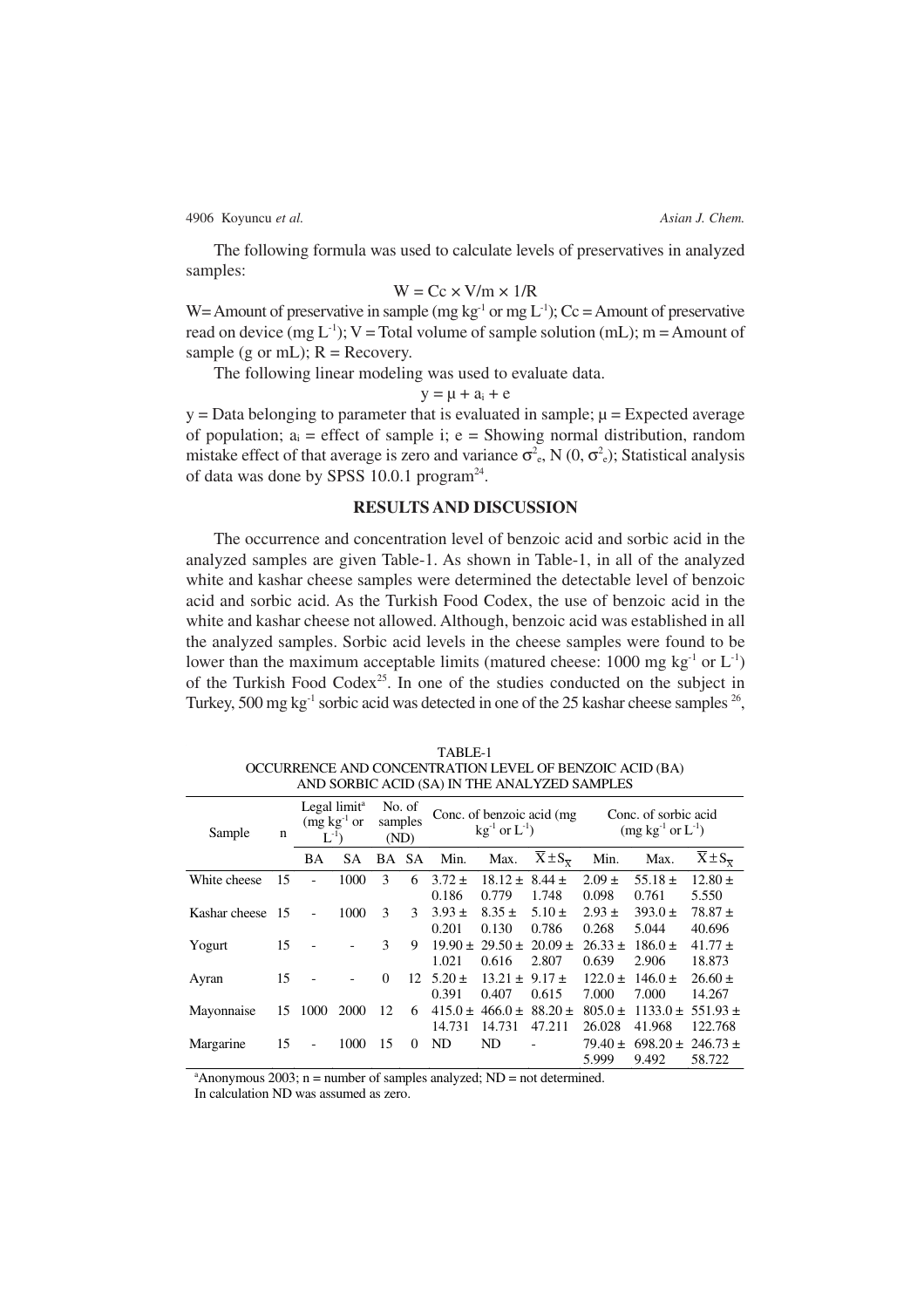while in another study,  $0.3 \text{ mg kg}^{-1}$  sorbic acid was observed in again only one among 10 kashar cheese samples<sup>27</sup>. It is observed that the amount of sorbic acid in the kashar cheese samples used in the present study is lower than the finding of other studies. However, the increased number of samples in which this food additive was observed has been evaluated as an indication of the gradually increasing use of such additives.

It was determined that the white cheese samples contained benzoic acid, though an violation of the Turkish Food Codex and their sorbic acid contents were under the tolerance limits (1000 mg kg-1) (Table-1). Küçükçetin *et al.*<sup>28</sup> reported that the amount of sodium benzoate found in the samples of white cheese sold in Antalya, Turkey, was 50.9 mg kg<sup>-1</sup>. These results obtained in this study are in parallel with the findings of some previous reports $4,28-30$ .

No sign of benzoic acid was observed in 3 of the yogurt samples analyzed and no sign of sorbic acid in 9 of them. In the other samples, the amounts of benzoic acid and sorbic acid were found to be 19.90-29.50 mg  $kg^{-1}$  and 26.33-186.00 mg kg<sup>-1</sup>, respectively. Gonzalez *et al.*<sup>29</sup> reported that the sorbic acid content of yogurt samples was between 175-280 mg  $kg^{-1}$ , while Tfouni and Toledo<sup>4</sup> determined it to be 126-213 mg kg-1. Küçükçetin *et al.*<sup>28</sup> found that the yogurt samples sold in Antalya market contained a maximum amount of 233.9 mg kg<sup>-1</sup> benzoic acid and 557.9 mg  $kg<sup>-1</sup>$  sorbic acid. Generally, benzoic acid and sorbic acid levels in the yogurt samples analyzed are lower than the findings of other studies. However, the Turkish Food Codex<sup>25</sup> does not allow the use of these preservatives in yogurt production. Hence, it was observed that the legal limits had been breached in these 12 yogurt samples. Similarly, in all the ayran samples analyzed, benzoic acid was detected, though its use is prohibited and in 3 of the samples, sorbic acid was found. Benzoic acid and sorbic acid levels of mayonnaise and margarine were found to be within the legal limits (Table-1).

Consequently, it is evident that the presence of benzoic acid and sorbic acid in some dairy products in Turkey, such as white cheese, kashar cheese, yogurt and ayran, though their use is a violation of the Turkish Food Codex, is among the significant factors threatening public health. Therefore, the authorities should urgently take necessary measures to ensure the continuous monitoring of the presence of food additives in dairy products and to inform dairy producers.

### **Conclusion**

The method used to extract samples and chromatographic conditions enabled to get analysis results in a short time, confidently. The analysis period including extraction and analysis at HPLC was totally 11 min.

Benzoic acid and sorbic acid used illegally in some dairy products that constitutes a human health risk in Turkey. Therefore dairy companies need to be about utilization of these preservatives and also the continuous monitoring of the benzoic and sorbic acid levels must be supplied by the Turkish public health authorities.